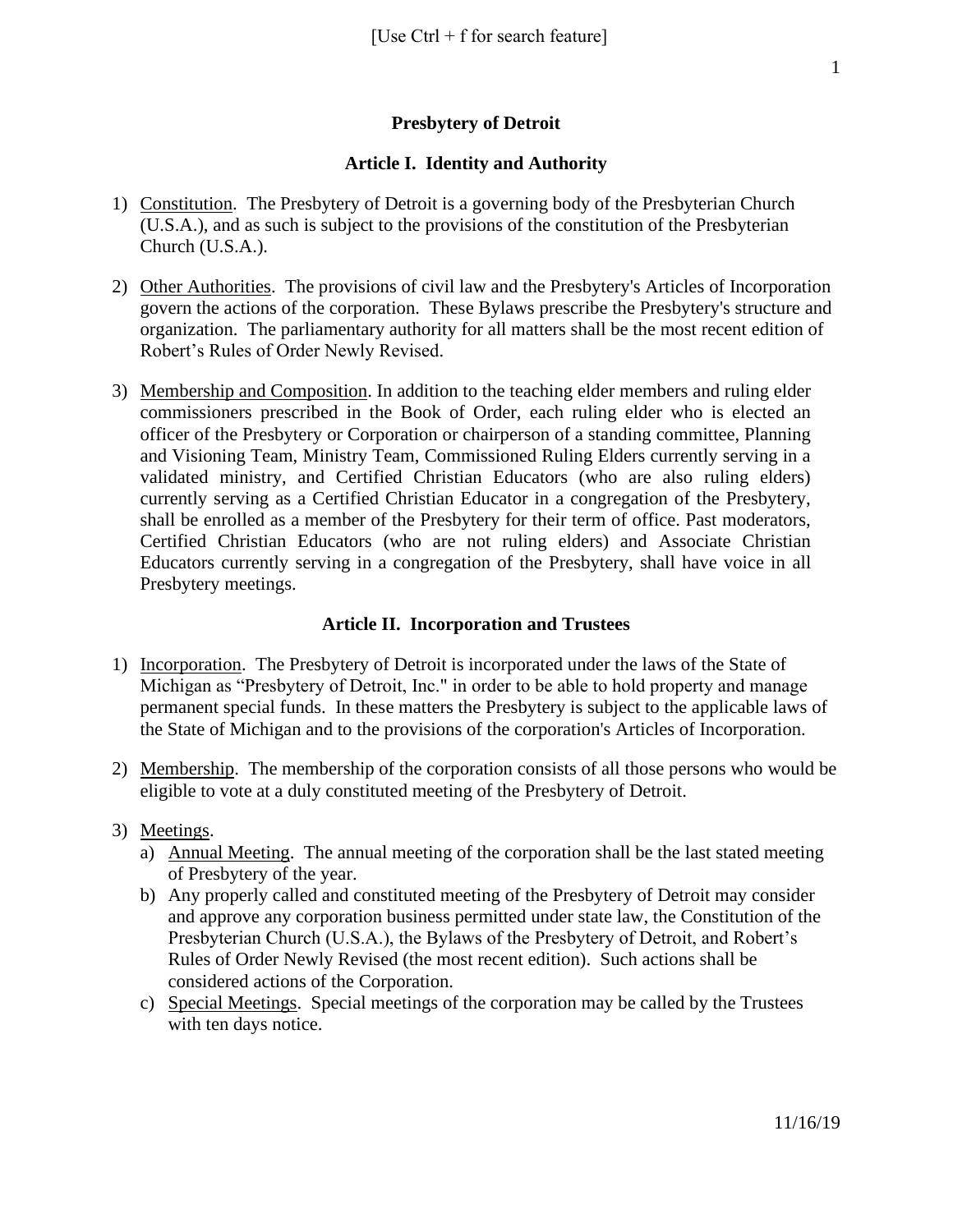- 4) Trustees. The corporation shall elect nine elders in three classes as trustees The Trustees shall report all their actions to the next stated meeting of the Presbytery.
- 5) Corporate Officers. The Trustees shall elect annually the Corporate President, Vice-President, and Secretary. The Treasurer of the Presbytery shall be the corporate Treasurer.

### **Article III. Meetings**

- 1) Stated Meetings. Stated meetings of the Presbytery shall be held at least quarterly. The last stated meeting of the calendar year shall be the annual meeting for elections. The Presbytery may vote at any stated meeting for the purpose of rescheduling or canceling any future stated meeting.
- 2) Representation From Churches. All churches shall have at least one ruling elder commissioner. Churches with membership over 300 shall be represented as follows: 301-1000 -- 2 ruling elders 1001-1500 -- 3 ruling elders 1501-3000 -- 4 ruling elders
- 3) Quorum. The quorum of a Presbytery meeting shall be ten percent of teaching elder members and ten percent of the total possible ruling elder commissioners, provided that at least ten percent of the churches are represented by ruling elders.
- 4) Special Meetings. The Moderator shall call a special meeting at the request, or with the concurrence, of two teaching elders and two ruling elders, the ruling elders being of different churches. Should the Moderator be unable to act, the Vice Moderator shall, under the same conditions, issue the call. If both Moderator and Vice Moderator are unable to act, any three teaching elders and three ruling elders, the ruling elders being of different churches, may call a special meeting. Notice of a special meeting shall be published in writing not less than ten days in advance to each teaching elder and to the session of every church. The notice shall set out the purpose of the meeting, and no other business than that listed in the notice shall be transacted.
- 5) Place and Time. The Presbytery shall determine the location and hour of its meetings, ordinarily upon recommendation of the Coordinating Cabinet. The Coordinating Cabinet shall have the authority to change the location or hour of the next stated meeting, if circumstances require it, by giving ten days' notice to each teaching elder and each clerk of session.
- 6) Notice of Meetings. Notice of all meetings shall be ten days written notice before the meeting.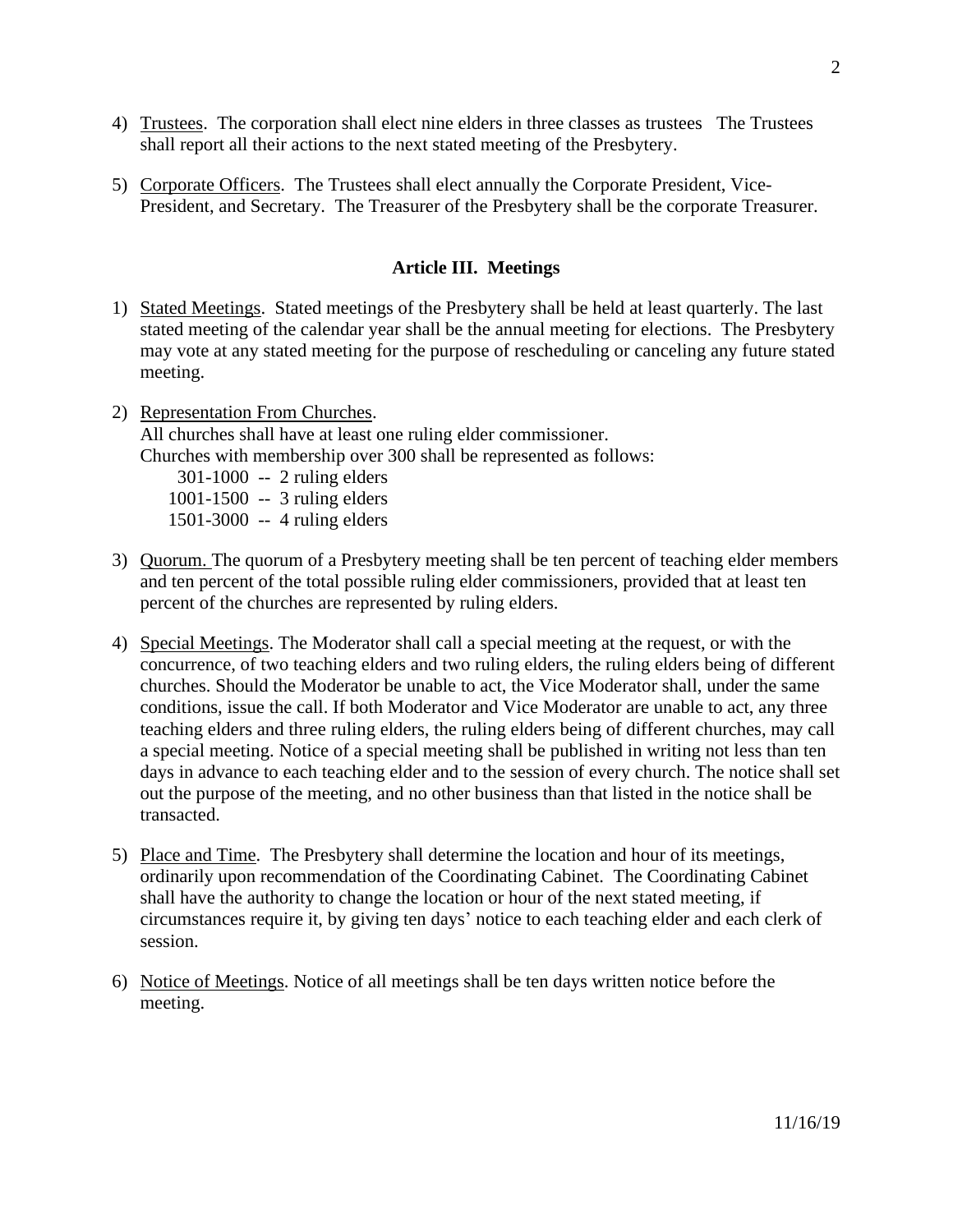- 7) Worship. Each stated meeting shall include a service of worship. The service during the first stated meeting of the year shall include sharing the Lord's Supper along with the preaching of the Word.
- 8) Special Rules of Order. These rules may be suspended by a two-thirds vote.
	- a) Speeches during debate shall be limited to three minutes.
	- b) Business requiring a motion, debate, and a vote may be considered only during the portion of the agenda designated for such business.
	- c) Where the maker of a motion requests it upon making the motion, he or she has the privilege of speaking first and last to the motion made.

## **Article IV. Officers**

- 1) Officers. The Officers of the Presbytery are the following: Moderator, Vice-Moderator, Stated Clerk, Treasurer and Assistant Treasurer.
- 2) Remuneration. All Officers shall be reimbursed by the Presbytery for expenses incurred in the proper discharge of their duties. The Moderator and the Vice-Moderator shall not receive additional compensation. The Presbytery may vote to provide compensation for the Stated Clerk, or the Treasurer, upon recommendation of the Coordinating Cabinet.
- 3) Terms and Election.
	- a) Moderator, Vice-Moderator. The Moderator and Vice-Moderator shall be elected at the last stated meeting of the year, shall take office on January 1, and shall be installed at the first stated meeting of the calendar year. Each shall serve for one year or until a successor is installed. The Committee on Nominations shall nominate one person for each office. Opportunity shall be given for nominations from the floor. If there are nominations from the floor, the vote shall be by ballot. If not, the Presbytery may elect by acclamation.
	- b) Stated Clerk, Interim Stated Clerk, Treasurer and Assistant Treasurer. The Stated Clerk, the Treasurer and the Assistant Treasurer shall serve for three years or until a successor takes office. The elections shall be conducted as follows: The Coordinating Cabinet shall nominate one candidate, upon recommendation of the Presbytery Operations Ministry Team, which shall have conducted an open search; nominations from the floor shall not be in order; the Presbytery shall vote by ballot on the question, "Shall this person be elected to this Office?"
	- c) Re-election. There shall be no limit to the number of consecutive terms an Officer may serve if re-elected.

# 4) Moderator.

- a) Duties. The Moderator shall have the duties specified in the Book of Order and in these Bylaws.
- b) Vacancy. A vacancy in the office of Moderator shall be filled by the Vice-Moderator for the reminder of the term.
- 5) Vice-Moderator.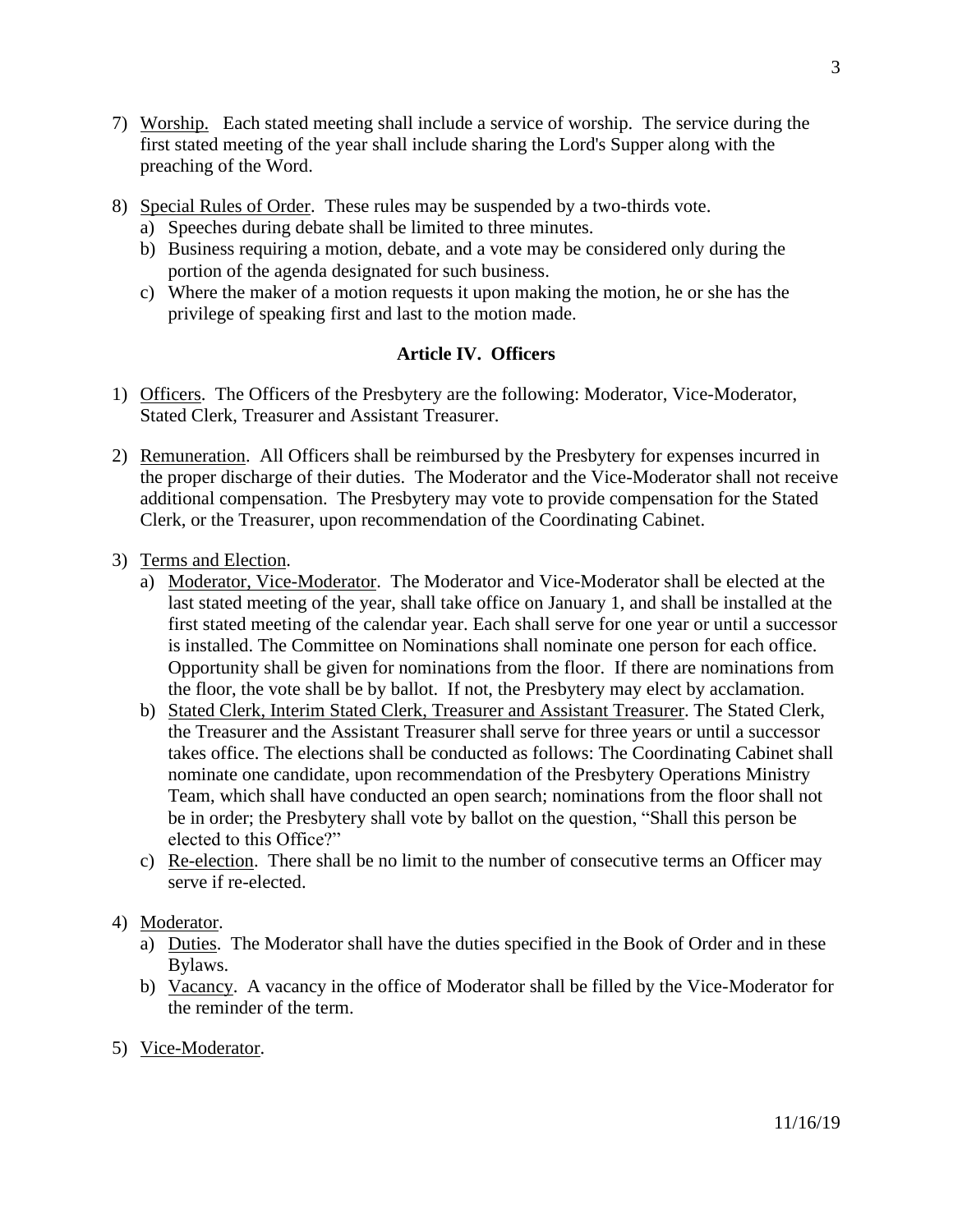- a) Duties. The Vice-Moderator shall preside or act on behalf of the Moderator when the Moderator so requests, and shall preside at meetings of the Presbytery when the Moderator is not present.
- b) Vacancy. If there is a vacancy in the office of Vice-Moderator, the Presbytery may elect a successor or may choose to leave the office unfilled for the remainder of the term.

# 6) Stated Clerk.

- a) Duties. The Stated Clerk shall have the duties specified in the Book of Order and in these Bylaws.
- b) Vacancy. If there is a vacancy in the office of Stated Clerk, the Coordinating Cabinet, on recommendation of the Presbytery Operations Ministry Team, shall appoint an Acting Stated Clerk, who shall serve until the Presbytery elects an Interim Stated Clerk or a new Stated Clerk.

# 7) Treasurer.

- a) Duties. The duties of the Treasurer are as in the Book of Order and the approved job description. The Treasurer is responsible to the Presbytery, its Coordinating Cabinet, and the Trustees.
- b) Vacancy. If there is a vacancy in the office of Treasurer, the Coordinating Cabinet may appoint an Acting Treasurer until the Presbytery elects a Treasurer.

# 8) Assistant Treasurer.

- a) Duties. The duties of the Assistant are as directed by the Treasurer to assist the Treasurer in his or her duties.
- b) Vacancy. If there is a vacancy, the Coordinating Cabinet may appoint an acting Assistant Treasurer until Presbytery elects an Assistant Treasurer.

# **Article V. Administration**

- 1) Executive Presbyter. The Presbytery shall have an Executive Presbyter, who shall serve as chief administrator of the Presbytery, accountable to the Coordinating Cabinet and the Presbytery for implementation of decisions and matters of strategy, program, and resources. The Executive Presbyter shall supervise Presbytery operations and staff, and provide for staff services for the agencies and committees of the Presbytery. The Executive Presbyter shall be an ex officio member without vote of all committees, teams, and team entities of Presbytery.
- 2) Term and Election. The Executive Presbyter shall be presented to the Presbytery for a call of indefinite period by a special committee of Presbytery elected to search for an Executive Presbyter.
- 3) Vacancy. If there is a vacancy in the office of Executive Presbyter, the Coordinating Cabinet, in consultation with the Presbytery Operations Ministry Team, shall propose an Acting Executive Presbyter to Presbytery for its election.
- 4) Termination of Called Staff. The relationship between the Presbytery and called staff may be dissolved by majority vote of the Presbytery on request of the staff member or on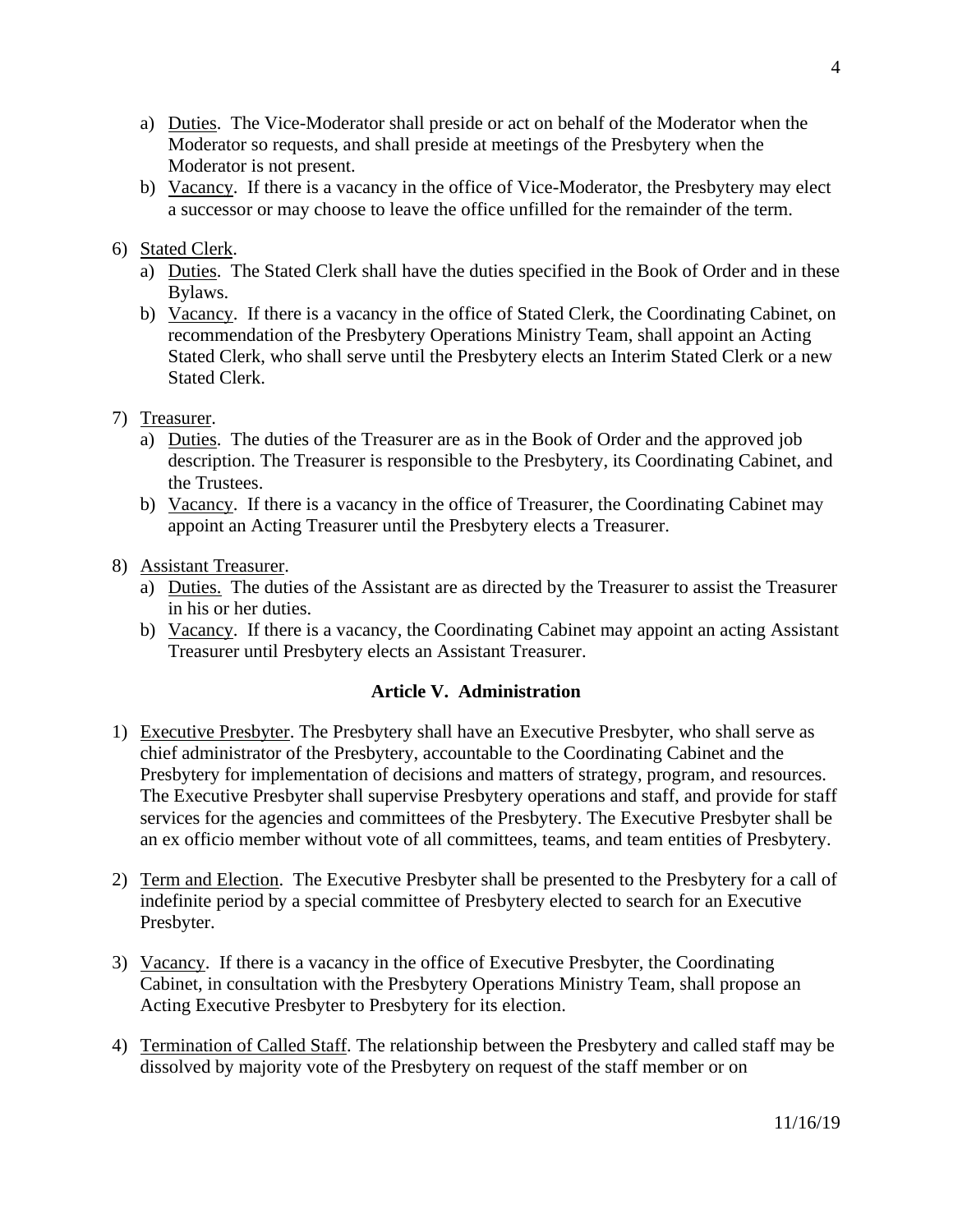recommendation of the Coordinating Cabinet, acting on a recommendation of the Presbytery Operations Team. When the Presbytery Operations Team has decided to prepare a recommendation to terminate, it shall notify the person in writing, stating the reasons for proposing to terminate, and offering the staff member an opportunity to resign or to request a hearing before the Coordinating Cabinet before the recommendations are adopted and recommended to the Presbytery. The hearing shall be one in which the staff person may appear personally with counsel (D-7.0301, D-11.0301) to respond to the findings of the committee or commission and present reasons and evidence why the relationship should not be terminated. The hearing shall afford safeguards as in cases of process, following the rules of evidence in the Rules of Discipline, Chapter XIV (D-14.0000). A record shall be made of the hearing, which shall become a part of the record filed under D-6.0304 in the event of a judicial complaint following the final action of the governing body.

### **Article VI. Coordinating Cabinet**

- 1) Responsibilities of the Coordinating Cabinet.
	- a) This cabinet will function as a coordinating and advisory body to the Ministry Teams and the committees of Presbytery. It will coordinate the work of these areas to insure that their work is in line with the mission and vision of the Presbytery.
	- b) It shall, in consultation with the Presbytery Operations Ministry Team, nominate for election by the Presbytery the Stated Clerk, , the Treasurer, the Assistant Treasurer and Executive Staff.
	- c) In consultation with the Planning and Visioning Team, propose the annual budget to the Presbytery.
	- d) It shall facilitate effective communication with congregations in regard to the work and ministry of the whole Presbytery.
	- e) It shall prepare the agenda for Presbytery meetings based upon the needed actions and information to be communicated to the Presbytery Assembly from each ministry team and required committee. Actions needing Presbytery approval will come to the Presbytery from a ministry team or required committee after discussion with the Coordinating Council.
	- f) It shall recommend for Presbytery approval the annual compensation and benefits of the Stated Clerk, the Treasurer, the Assistant Treasurer and the Executive Staff after hearing recommendations from the Presbytery Operations Ministry Team.
	- g) It shall recommend to Presbytery changes in staff design.
	- h) It shall make recommendations to Presbytery that benefit Presbytery or need Presbytery approval.
	- i) It shall report all its actions to the next stated meeting of the Presbytery.
	- j) It shall propose amendments to these Bylaws to the Presbytery.
	- k) It shall nominate members of the Nominating Committee to the Presbytery for election.
- 2) Composition of the Coordinating Cabinet.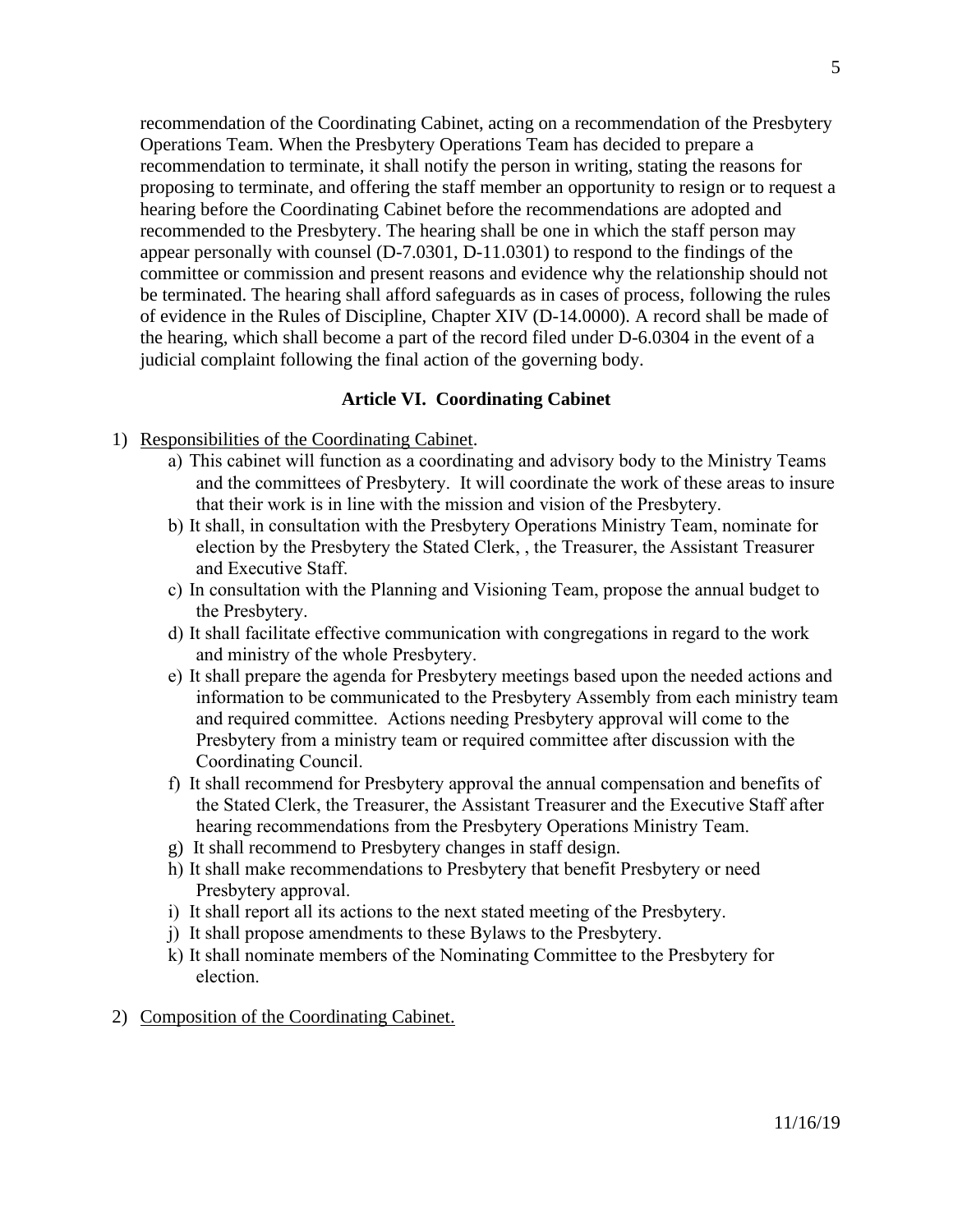- a) The Chairperson or designee of each ministry team and committee, the chairperson or elder designee of the Planning and Visioning Team, and the present Vice Moderator of Presbytery.
- b) The immediate past Moderator of Presbytery, who will serve as the Chairperson, and the Present Moderator of Presbytery, who will serve as the Vice Chair.
- c) The Executive Presbyter and Associate Executive Presbyters.
- d) Ruling elder representatives of the Michigan Black Presbyterian Caucus, Presbyterian Women, Presbyterian Men, and the Presbyterian Youth Council, which shall be nominated by their respective organizations and then shall be accepted by presbytery
- e) A representative of the elected Synod commissioners.
- f) The Stated Clerk, with voice but no vote.
- g) The Presbytery Treasurer, with voice but no vote.

### **Article VII. Committees and Teams**

1) Committees. Committees are given specific responsibilities and composition.

2) Responsibilities of Ministry Teams.

- a) Shall create task forces, work groups, ad hoc committees, or other entities, as it deems necessary to fulfill its duties. The work of a ministry team will be guided by the core values contained in the Mission and Vision documents of the Presbytery of Detroit.
- b) To this end, it shall:
	- i) Report to the Coordinating Cabinet and Presbytery the creation, and membership of each entity created to help fulfill its duties.
	- ii) Annually recruit and name members and a chairperson for each entity created.
	- iii) Oversee and coordinate the function of the entities created.
	- iv) Provide mission guidelines, policies, responsibilities of each entity created.
	- v) Provide for the oversight of training and education of persons serving in the entities created.
	- vi) Review annually the purpose and work of the entities it has created, to the end of continuing or ending each one as needed.
	- vii)Submit annually reports to the Coordinating Cabinet on the activities of its various subordinate entities.
	- vii) Submit to Presbytery after consultation with the Coordinating Cabinet recommendations that benefit Presbytery or need Presbytery approval.
- 3) Composition of Ministry Teams and Subordinate Entities.
	- a) Each Ministry Team shall be comprised of six members, including a chairperson, nominated by the Nominating Committee. In addition each Ministry Team may add to its membership the chairs of entities created by the Team.
	- b) Each entity created by a Ministry Tam shall be comprised of at least three members, as determined by the Ministry Team. These members and the chairperson shall be named by the Ministry Team annually.

# **Article VIII. Missional Teams and Committees.**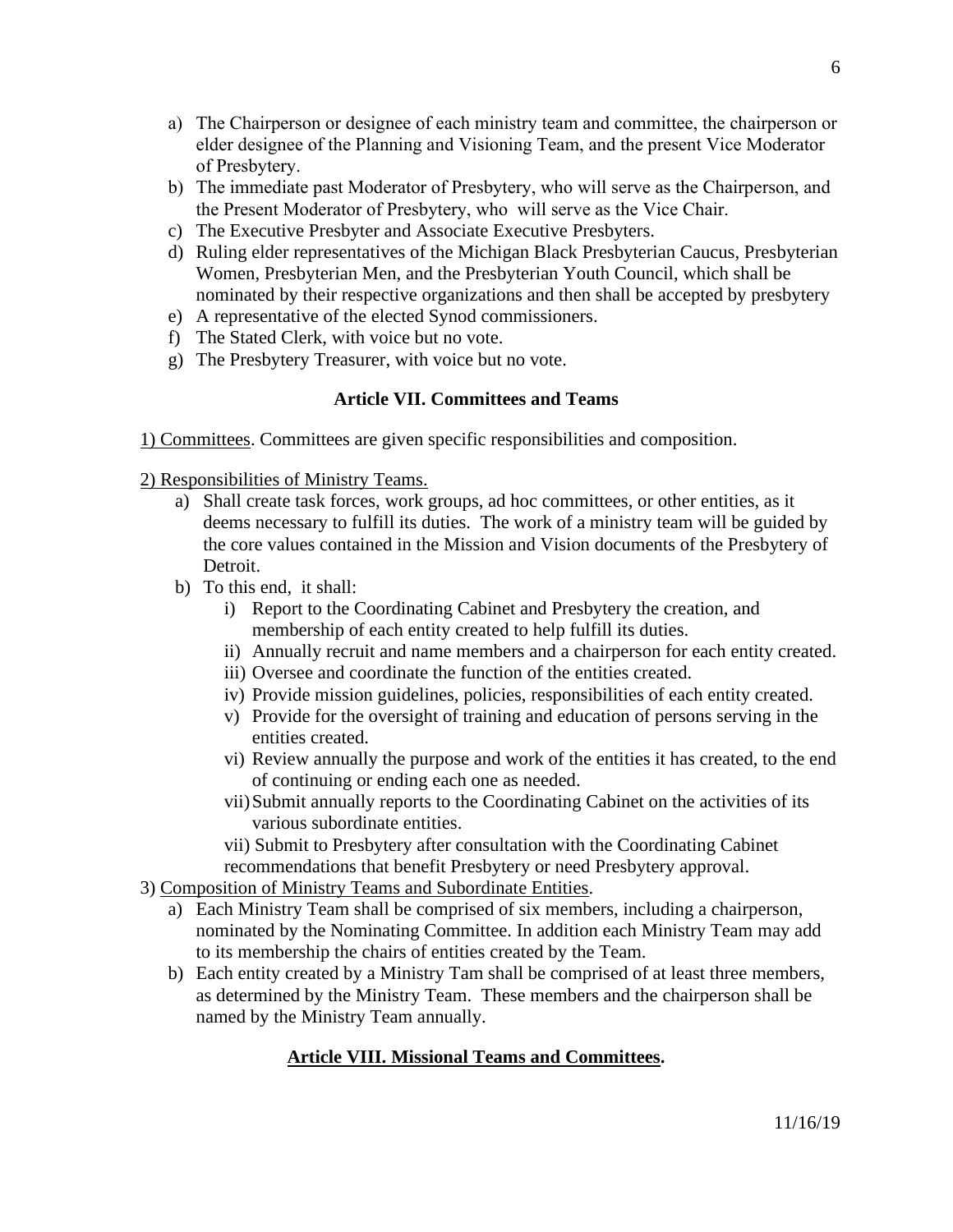Committees and teams that address missional concerns will challenge, equip and support our congregations and leaders in their discernment of God's invitation to join in the journey of a new way of living that will support congregations. They will:

- Launch new communities of faith in cooperation with and to strengthen our existing congregations;
- Serve as a catalyst for mission and seek to connect our congregations with local, regional, national and international mission interests and needs;
- Provide a forum for our leaders and congregational members to reflect together theologically.

# **1) Congregational Development and Transformation Team.**

- a) Shall provide resources to congregations for their ministry in areas such as, but not limited to, evangelism, worship, stewardship, and communication.
- b) Shall serve as a resource to congregations in self-mission studies and assessments, particularly at the time of vacancy or tri-annually.
- c) Shall seek to develop programs for and relationships among churches of similar size (small, medium, and large) and similar resourcing needs.
- d) Shall develop programs and serve as a resource for congregations in church transformation.
- e) Shall proactively, in consultation with the Planning and Visioning Team, explore those geographical bounds of the Presbytery for redevelopment.

# **2) Mission Interpretation Team.**

- a) Shall interpret and enhance the relationship of the Presbytery and its congregations with the mission programs of the governing bodies of the Presbyterian Church (USA) and related ecumenical bodies.
- b) Shall encourage their support of our general shared mission.
- c) Shall provide liaisons and required membership to those local agencies with which the Presbytery has mission partnerships.
- d) Shall explore and create new mission partnerships between and among congregations in the Presbytery.
- e) Shall identify and recommend to Presbytery hands-on mission that utilizes the gifts and strengths of people in the Presbytery.

# **3) New Church Development Team**

- a) Shall oversee the work of new church development by the Presbytery.
- b) Shall proactively, in consultation with the Planning and Visioning Team, explore those geographical bounds of the Presbytery for new church development.

# **Article IX. Pastoral Committees and Teams**

Committees and teams that address pastoral matters. They will:

• provide care, oversight and accountability for pastors and educators, to design and equip them to perform ministry in such a manner that will strengthen congregations.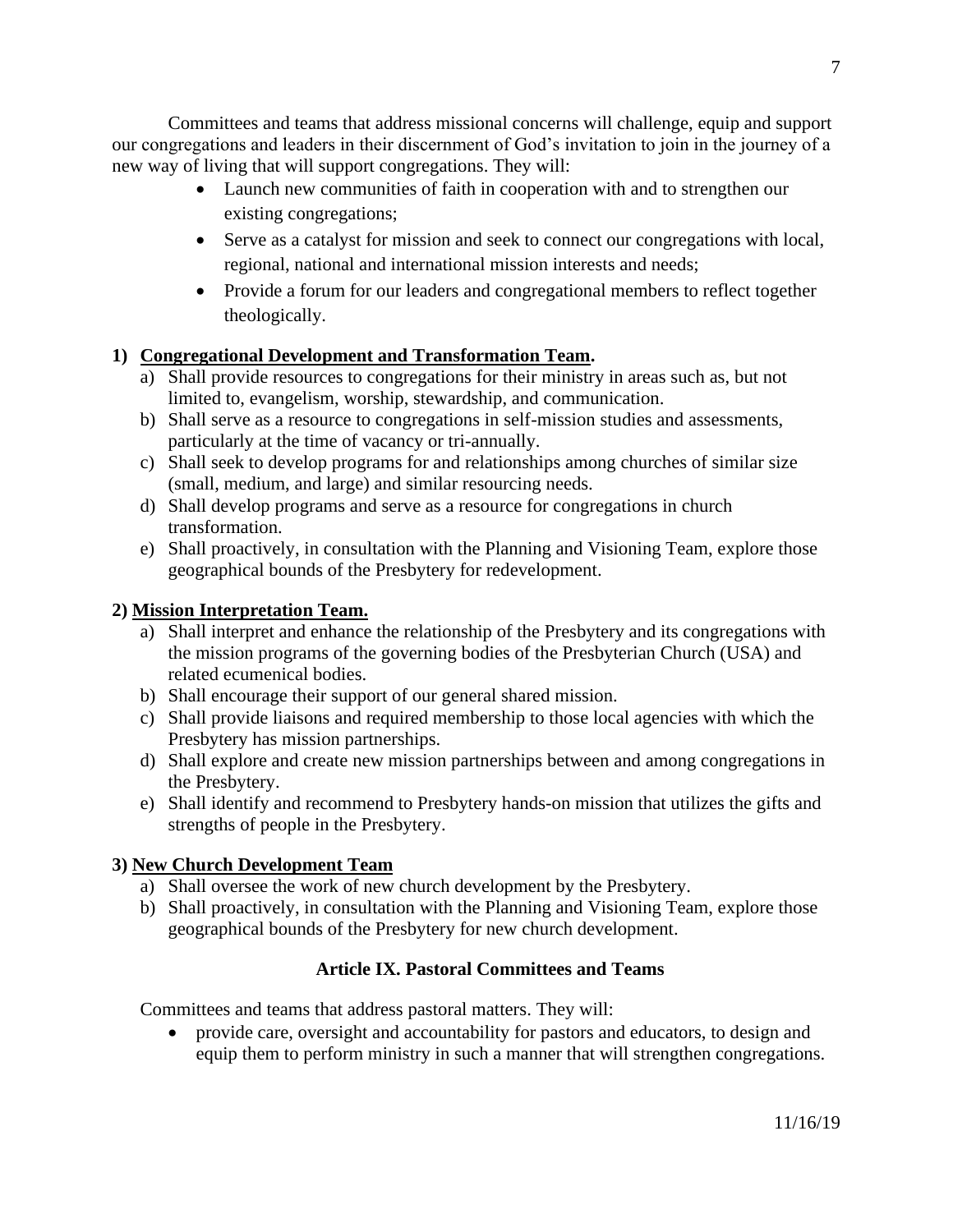• provide a ministry of nurture and spiritual growth which supports the name given to children and youth at the sacrament of baptism.

## **1) Committee on Ministry.**

- a) Composition: Thirty members (approximately fifteen ruling elders, fifteen teaching elders ).
- b) Responsibilities shall be to:
	- i. Provide oversight to churches without pastors, shall recommend the establishment and dissolution of pastoral relationships to Presbytery (G-3.0301a)
	- ii. Authorize and train specific ruling elders to administer or preside at the Lord's Supper when it deems it necessary to meet the needs for the administration of the Sacrament; exercise pastoral care for the congregations and members of the Presbytery (G-3.0301b).
- iii. Recommend receiving, dismissing, installing, removing, and disciplining members who are teaching elders; recommend Presbytery commission ruling elders to limited service; promote peace and harmony of congregations and inquire into the sources of congregational discord. (G-3.0301c).
- iv. Recommend to Presbytery minimum compensation standards for pastoral calls and Certified Christian Educators and Certified Associate Christian Educators within the Presbytery. G-3.0303c
- v. Counsel with sessions concerning reported difficulties within a congregation, including: G-3.0303d.
	- A. Advising the session as to appropriate actions to be taken to resolve the reported difficulties;
	- B. Offering to help as a mediator, and
	- C. Acting to correct the difficulties if requested to do so by the session or if the session is unable or unwilling to do so, following the procedures of the Rules of Discipline;
- vi. Recommend Presbytery assume original jurisdiction in any situation in which it determines that the session cannot exercise its authority. G-3.0303e
- vii. Recommend the composition of administrative commissions to ordain and/or to install teaching elders . If the Presbytery authorizes an ordination or an installation but does not appoint a commission to carry it out, the Moderator of the Presbytery shall have the authority to appoint a commission for that purpose.
- viii. On behalf of the Presbytery, examine each teaching elder member of another presbytery of the Presbyterian Church (U.S.A) who seeks membership in this Presbytery on her or her Christian faith and views in Theology, the Sacraments, and the government of this church (G-3.0306).
- c) The Committee on Ministry shall have the authority to act on behalf of the Presbytery in the following ways, if the action would not require a super-majority by the Presbytery, and if the Committee determines that the welfare of the church requires action before the next meeting of the Presbytery, provided that the Committee shall report any such action to the next stated meeting of the Presbytery;
	- i. Approve new and renewed calls and contracts, and changes in the terms of existing calls and contracts, for pastoral relationships (both installed and temporary), and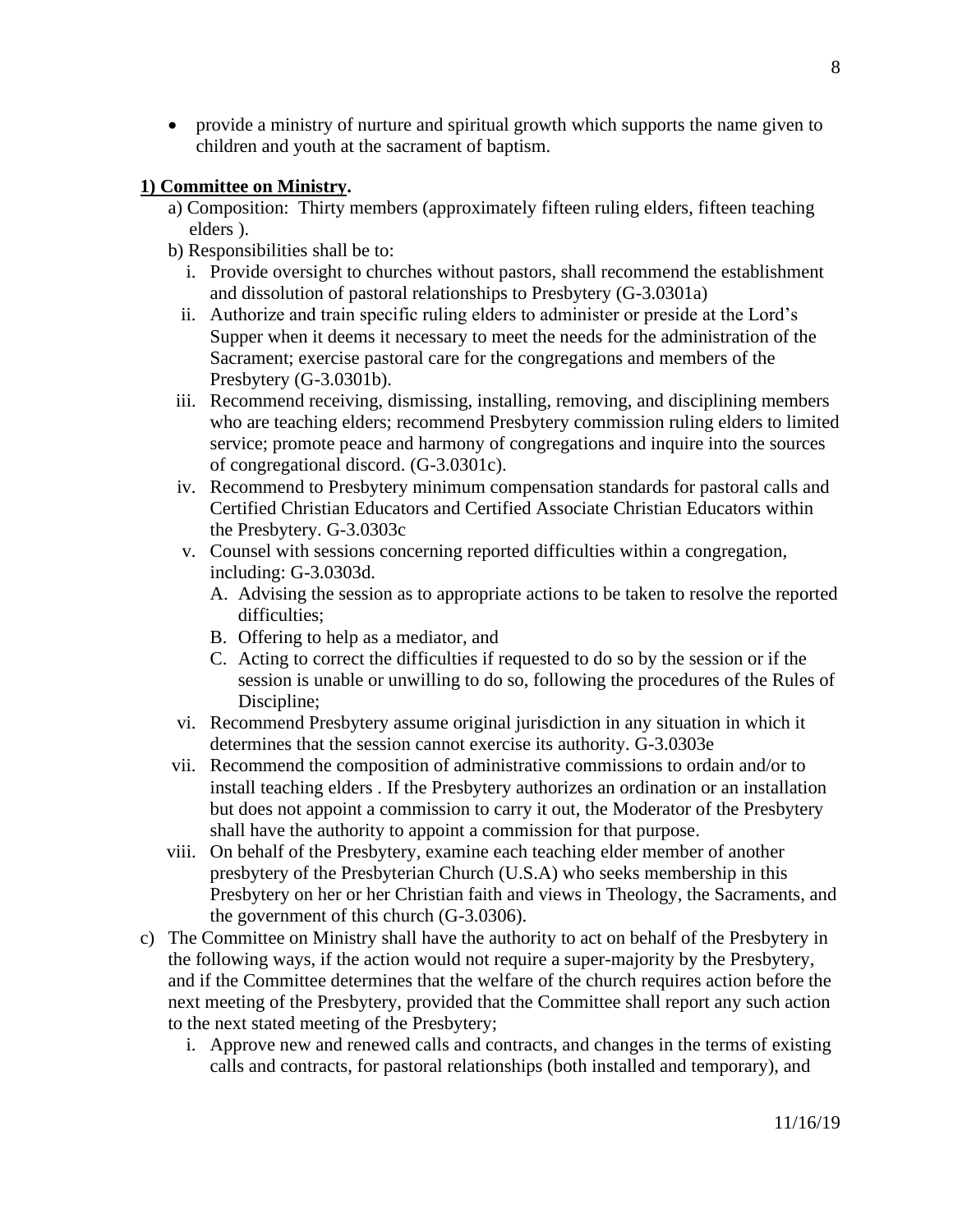receive teaching elders from other presbyteries in the Presbyterian Church (U.S.A.) who have been called to those positions.

- ii. Dissolve pastoral relationships (both installed and temporary) when both the pastor and the church concur in the dissolution, and dismiss teaching elders to other presbyteries in the Presbyterian Church (U.S.A.) when they have received calls to those presbyteries.
- iii. Appoint administrative commissions to install, or to ordain and install, teaching elders to pastoral relationships.
- iv. Appoint moderators of sessions.
- v. Grant permission to teaching elders to labor within the bounds of this Presbytery, or to labor outside the bounds of this Presbytery.
- vi. Designate teaching elders as Honorably Retired or as Member-at-Large.
- vii. Approve the creation or the elimination of installed pastoral positions.
- viii. Approve validated ministries and authorize teaching elders to engage in them.

## **2) Committee on Preparation for Ministry.**

a) Composition: Twenty-one members (11 ruling elders, 10 teaching elders)

- b) Responsibilities:
	- i) Shall provide the oversight, preparation, instruction and examination of all persons seeking to become teaching elders as described in G-2.06.
	- ii) Shall provide for the oversight, preparation, instruction and examination of ruling elders seeking commissioning as described in G-2.1002.
	- iii) Shall have the authority to receive and dismiss inquirers and report their enrollment to the Presbytery.
	- iv) Shall recommend to the Presbytery the reception and dismissal of candidates.
	- v) Shall have the authority to dismiss candidates to other presbyteries whenever it determines that such action is justified, provided that the committee shall report any such action to the next stated meeting of the Presbytery*.*

### **3) Leadership Equipping Team.**

- a) Shall provide for the nurture and support of clergy and lay leadership by developing relationships and programs that sustain and strengthen the leadership and youth of the Presbytery and its churches.
- b) Shall provide for spiritual formation and faith development in congregations and the Presbytery by supporting and resourcing congregations in their ministries of spiritual formation and faith development, including such areas as Christian stewardship, and education for children, youth and adults.
- c) Shall maintain the relationship of Presbytery with theological seminaries.
- d) Shall maintain oversight of the worship life of the Presbytery, to include (but not be limited to) preparing worship at all Presbytery meetings.

# **Article X. Prophetic Committees and Teams**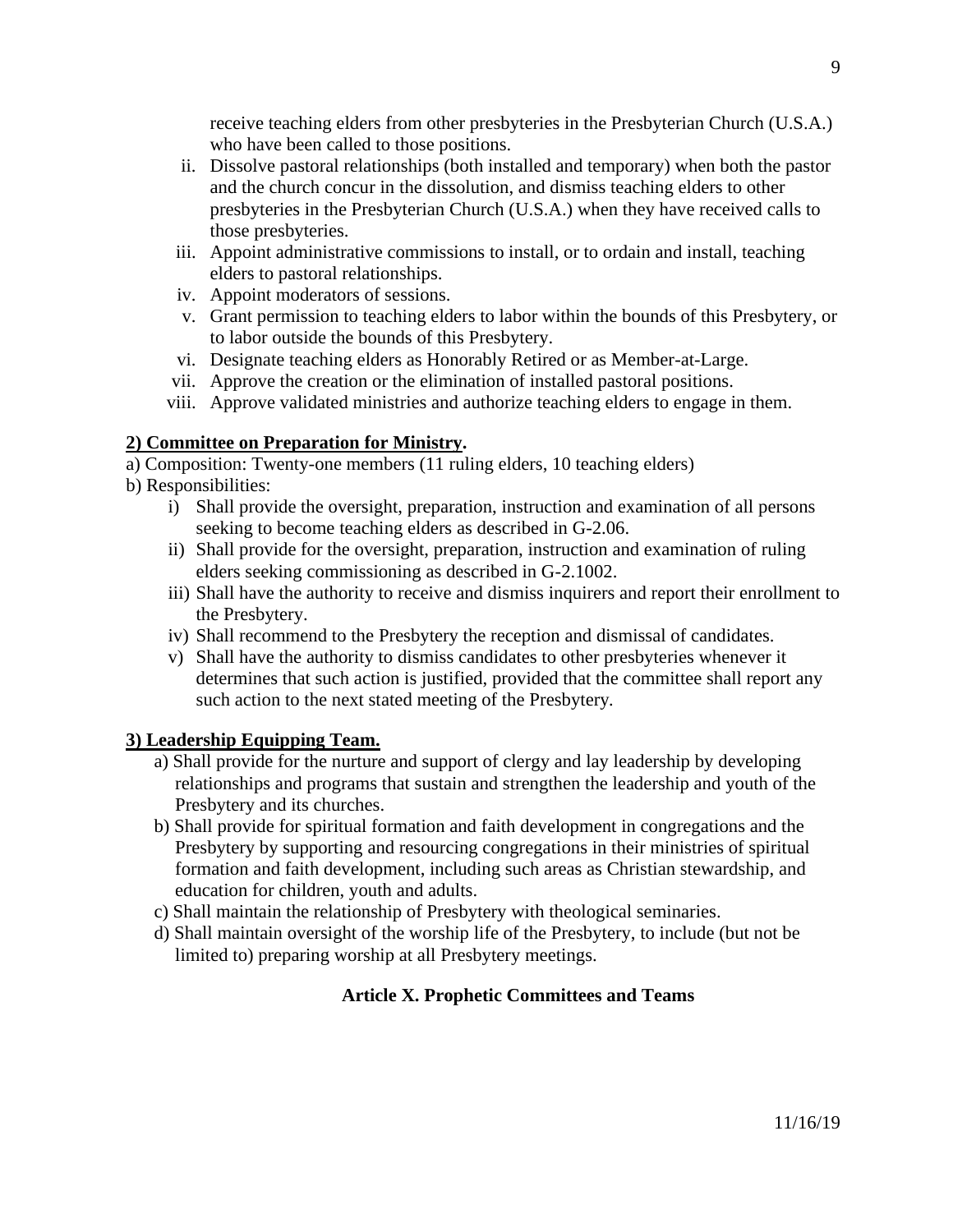Committees and teams that address prophetic matters will acknowledge and celebrate diversity among the citizenship of the Kingdom of God in a way that will strengthen congregations. They will:

- Provide a forum for social witness;
- Bear a prophetic word to the powers and principalities of the world based upon the love, justice and mercy of Jesus Christ.

## **1) Social Justice Team.**

- a) Shall identify and develop the programmatic response of the Presbytery to issues of social justice and peacemaking.
- b) Shall guide the ministry of the Presbytery and ministry of the members of Presbyterian Churches in the metro-urban communities, to the end that racially and culturally diverse communities within this area come to see themselves as economically, socially, politically and spiritually interdependent and interrelated.
- (c)Shall lead the Presbytery response to hunger and hunger-related issues within the bounds of the Presbytery of Detroit, including the coordination, facilitation and distribution of resources to churches and programs to meet those needs.

## **2) Multicultural Ministry Team.**

- a) Shall provide leadership and resources to the Presbytery of Detroit and its member churches in the area of multicultural ministry by providing tools, sharing skills, and modeling multicultural ministry.
- b) Shall provide leadership and resources to the Presbytery of Detroit and its member churches in the area of racism by raising awareness, providing training, and offering resources for dealing with racism.

### **Article XI. Work of the Presbytery**

Committees and teams that support and coordinate the work of the Presbytery.

### **1) Planning and Visioning Team.**

- a) Responsibilities of the Planning and Visioning Team
	- i) Serve as a custodian of the vision and mission of Presbytery.
	- ii) Challenge the Presbytery to look at its life and its work theologically and in the context of the Mission and Vision Statement.
	- iii) Continue to plan and vision for future years and make proposals for the welfare of the Presbytery.
	- iv) Make recommendations regarding planning, budget and vision to the Coordinating Cabinet for consideration and action by the Presbytery.
	- v) Initiate, coordinate, develop, consolidate, and recommend to the Coordinating Cabinet the annual budget of the Presbytery.
	- vi) In consultation with the Trustees, it shall monitor the Presbytery budget, and initiate the process for amendments to it.
	- vii)Review and recommend desired structure of Presbytery every three years.
- b) Composition.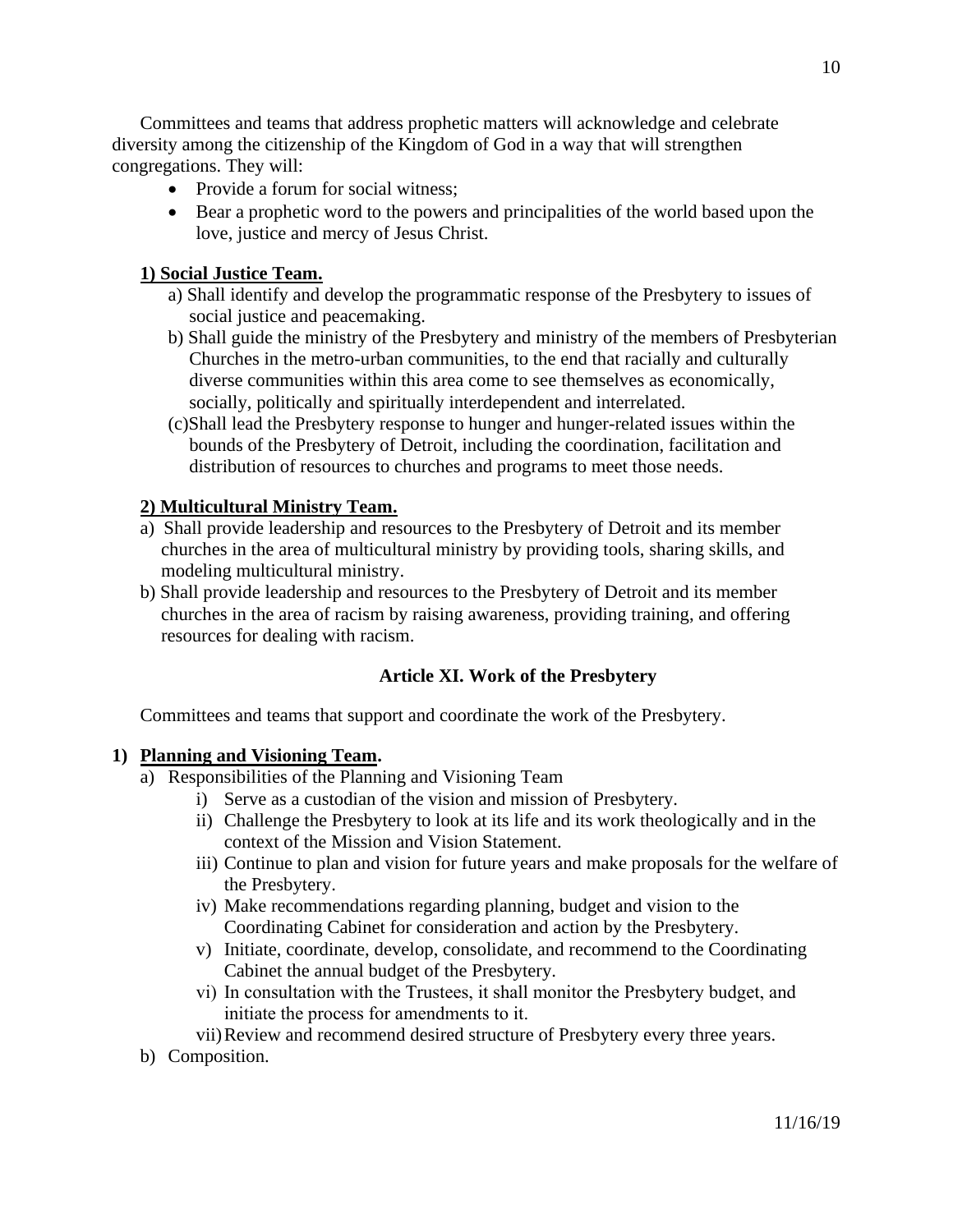- i) The Planning and Visioning Team shall consist of nine members, balanced between ruling elders and clergy, elected at large.
- ii) All members including the chair shall be selected through the established processes of the Nominating Committee.

# **2) Presbytery Operations Team.**

The Presbytery Operations Team shall

- a) Have general oversight of operating and administrative functions of the Presbytery;
- b) Recommend to the Coordinating Cabinet for Presbytery approval of the annual compensation and benefits of the Stated Clerk, the Treasurer and the Executive Staff (including the Director of the Howell Nature Center) after hearing recommendations from the Executive Presbyter;
- c) Shall annually conduct a performance review of the staff;
- d) Shall recommend position descriptions and staff assignments to the Coordinating Cabinet.
- e) In consultation with the Planning and Visioning Team, the Presbytery Operations Team shall bring changes of staff designs to the Coordinating Cabinet for its recommendation to the Presbytery for its approval.

# **3) Nominating Committee.**

- a) Composition. Twelve members: 4 teaching elders, 8 ruling elders, with attention to racial diversity and gender equality.
- b) Responsibilities. The Committee on Nominations shall nominate one person for each of the following positions:
	- (i) The Moderator and the Vice-Moderator of the Presbytery.
	- (ii) The chairperson (except for the chairperson of the Trustees, pursuant to Article II, Section 5) and the members of the Planning and Visioning Team; Ministry Teams; Required Committees; the members of the Permanent Judicial Commission; all by classes.
	- (iii)The Commissioners and Young Adult Advisory Delegates and alternates to General Assembly and Synod.
	- (iv)It shall review names submitted by the Ministry Teams for entities they create and report them to Presbytery.
	- (v) It shall recommend to the Coordinating Cabinet nominees for the Nominating Committee.

# **4) Committee on Representation.**

- a) Composition: Six members, elected in accordance with F-1.0403, G-3.0103, G-3.0109, G-3.0111. At least 50% of this committee shall be from racial ethnic groups which have a minority population in the Presbytery.
- b) Responsibilities:
	- i) To fulfill the responsibilities described in G-3.0103.
	- ii) To report annually to the Coordinating Cabinet the proportion of all racial ethnic groups, women, and youth in the congregations of the Presbytery, and to report the proportion of those groups in leadership within the Presbytery.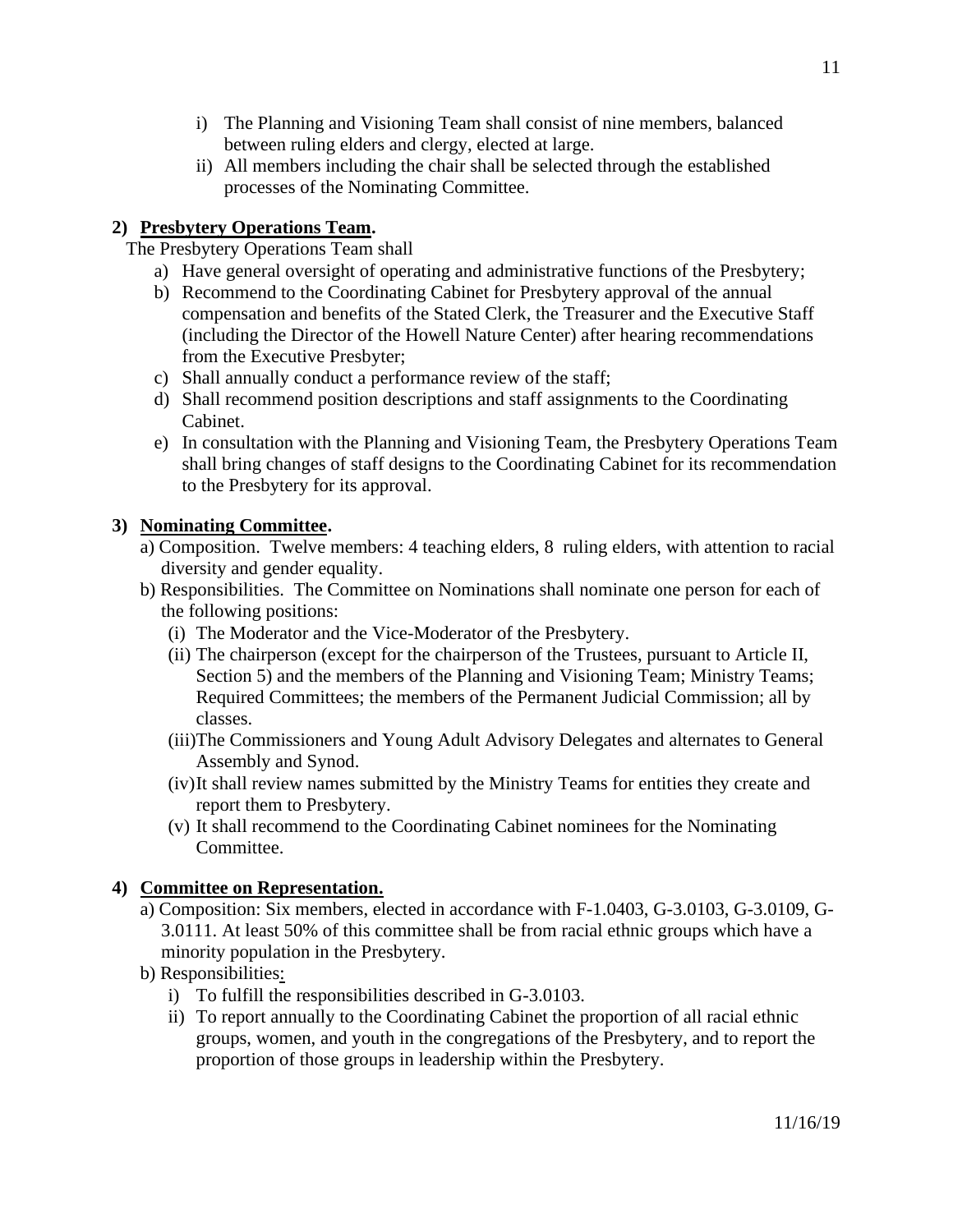- iii) To advocate for diversity in leadership in accordance with F-1.0403
- iv) To consult with the Coordinating Cabinet on the employment of personnel (G-3.0103)
- v) To counsel with congregations of the Presbytery where the various constituencies are not represented on a session or board of deacons.
- vi) To advocate for diversity and fairness in all considerations of ministry teams and committees, and the Coordinating Cabinet pursuant to F-1.0403.

### **5) Trustees (committee).**

- a) Composition: Nine members.
- b) Responsibilities
	- i) Providing for the proper management of all real property held by the Presbytery.
	- ii) Providing office space and equipment for all Presbytery staff
	- iii) Providing for proper insurance coverage for the Presbytery.
	- iv) Providing for legal counsel for the Presbytery.
	- v) Managing the Presbytery's permanently and temporary restricted funds, in consultation with the Treasurer and the Staff.
	- vi) Making recommendations to Presbytery to receive, buy, encumber, sell, or transfer its real property.
	- vii)Making recommendations to Presbytery concerning Presbytery approval of loans and property transactions involving churches of the Presbytery.
	- viii) Approving loans of Presbytery funds.
	- ix) In consultation with the Treasurer and the Coordinating Cabinet, provide for the proper accounting of all financial transactions related to Presbytery funds.
	- x) In consultation with the Treasurer, and the Coordinating Cabinet, assure that Presbytery's budget is monitored and that any concerns or irregularities are reported to the Presbytery.
	- xi) Regularly review the financial statements of the Presbytery.
	- xii)Name the firm to conduct the annual Presbytery audit and present the audit to the Presbytery.

# **Article XII. Committee Organization**

- 1) Terms. The Coordinating Cabinet, Teams, and Committees shall have three equal classes of members serving three year terms. No person may serve on one of these committees or teams for more than six years consecutively, including any service as chairperson. Terms shall begin on January 1.
- 2) Multiple Participation. A person may be elected to no more than two standing Committees or Teams.
- 3) Chairpersons. Chairpersons of the Planning and Visioning Team, Committees and Ministry Teams shall be either Ruling elders or Teaching elders. They shall be elected for one year terms which shall begin on January 1. No person may chair one of these Committees for more than three years consecutively. The chairperson of the Committee on Nominations, of the Committee on Ministry, and of the Committee on Representation must be a member of a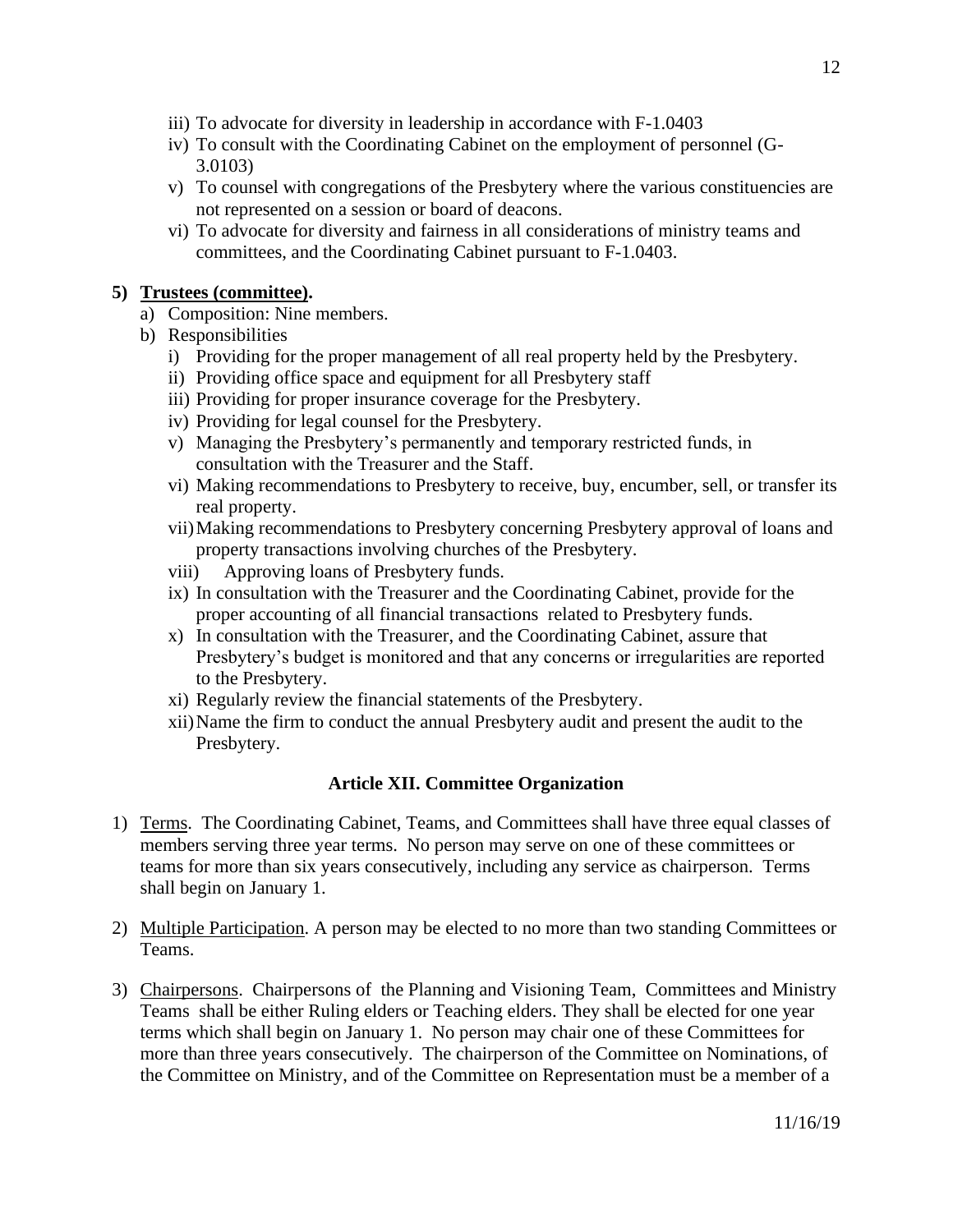class of that Committee. The chairpersons of the other Committees and Ministry Teams may serve as voting members of their classes.

- 4) Quorums. The quorum of the Coordinating Cabinet, the Planning and Visioning Team, the Trustees, the Committee on Ministry, and all administrative commissions shall be a majority of the voting members. The quorum of all other Committees, the Ministry Teams, and entities created by Ministry Teams shall be one-third of the voting members.
- 5) Special meetings. The chair/moderator of any Committee, team or cabinet may call a special meeting pursuant to the most recent edition of Robert's Rules of Order Newly Revised at his or her discretion.
- 6) Co-opting. Committees and Teams may co-opt persons in addition to their elected members for one or more of the following purposes: advising the Committee in an area of the person's expertise; consulting with churches; leading workshops or carrying out programs approved by the Committee. Co-opted persons may be given voice but not vote. When a Committee co-opts a person, it shall report annually to the Committee on Nominations the person's name and church affiliation, the purpose for which the person has been co-opted, and the expected duration of the person's service, not to exceed the expected duration without concurrence of the Nominating Committee.
- 7) Special Committees. Special committees may be appointed only by the Presbytery. When the composition or membership of the committee is not specified in the motion creating the committee, the Moderator, in consultation with the Executive Presbyter, shall appoint members to the committee and designate its chairperson. The Moderator shall follow Presbytery and denominational guidelines regarding diversity.
- 8) Meetings by Telephone Conference. Committees, teams, cabinet, and other units may meet by telephone conference and, if all agree, by teleconferencing in which all members are able to participate fully although in different meeting spaces.. All other requirements for a meeting shall be met, including the requirement that members present be able to communicate simultaneously with all other members present.

# **Article XIII. Judicial Process**

- 1) Permanent Judicial Commission. The Presbytery's Permanent Judicial Commission shall have seven members, elected in accordance with the provisions of D 5.0100.
- 2) Judicial Committees. The Moderator of the Presbytery, in consultation with the Executive Presbyter and the Stated Clerk, shall have the authority to appoint committees of counsel and investigating committees, taking due attention to diversity and inclusiveness where appropriate, reporting all such appointments to the next stated meeting of the Presbytery.

### **Article XIV. Commissioners to General Assembly and Synod**

1) General Assembly. Commissioners to the General Assembly shall be elected at the last stated meeting of Presbytery of the calendar year. The Moderator of the Presbytery for the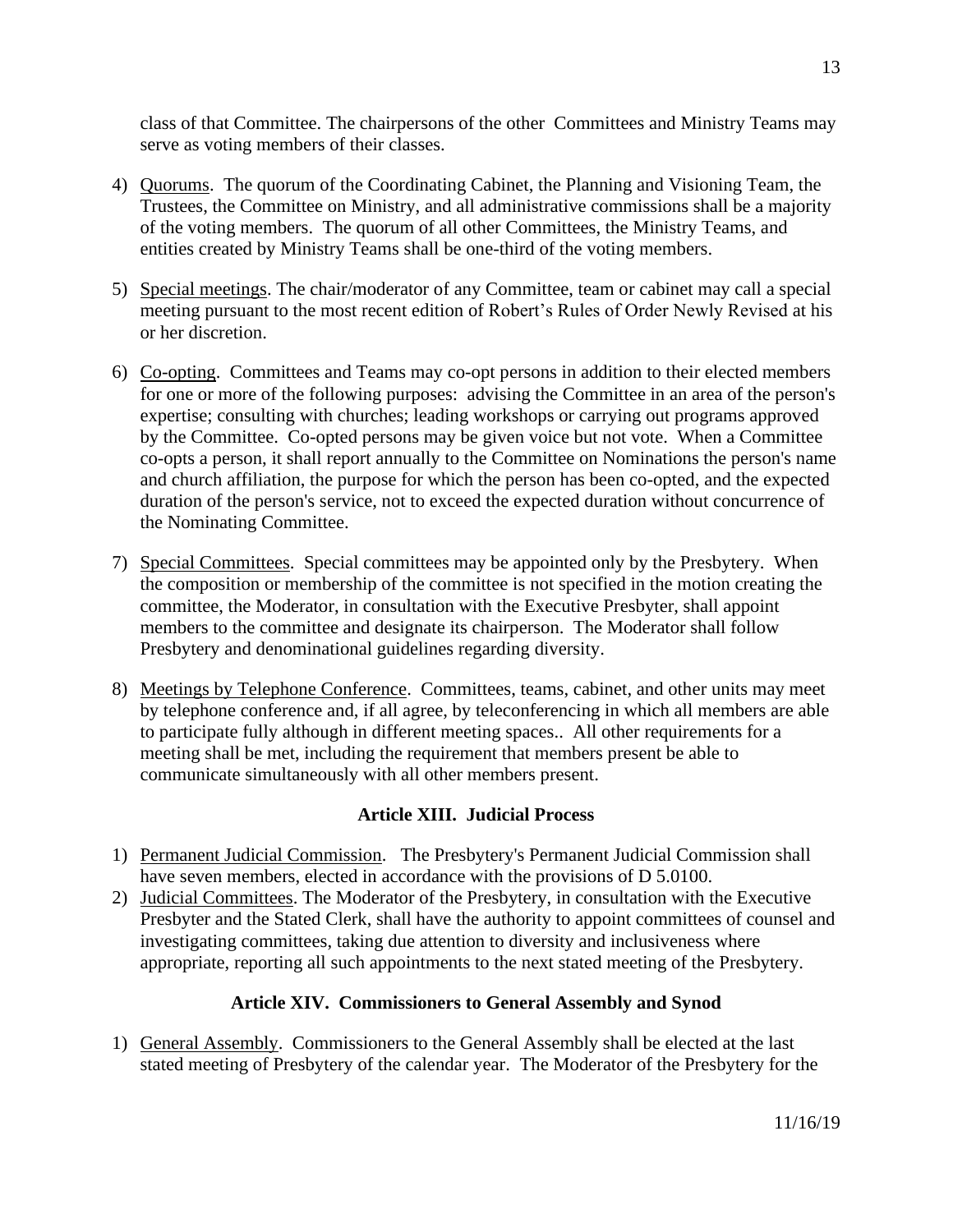year of the General Assembly meeting shall be one of the nominees. If elected as a commissioner, the Moderator shall serve as coordinator of the General Assembly commissioners and shall serve as a liaison between the Presbytery and any persons from the Presbytery who are serving on General Assembly units. If the Moderator is not elected as a commissioner, the commissioners shall elect a coordinator from among themselves to fulfill these responsibilities. The Presbytery shall also elect as many alternate commissioners as it does commissioners. If a commissioner is unable to attend the meeting of the General Assembly, the Committee on Nominations shall determine which alternate commissioner shall be sent in that person's place.

2) Synod. Commissioner/Negotiators to the Synod shall be elected to rotating two year terms which shall coincide with calendar years. They may not ordinarily serve more than four years consecutively. After the annual election the Commissioners/Negotiators shall elect a coordinator from among themselves who shall serve as a non-voting member of the Coordinating Cabinet, arrange for orientation and support for the Commissioners/Negotiators, and serve as a liaison between Presbytery and any persons from the Presbytery who are serving on Synod units.

## **Article XV. Policies**

- 1) Presbytery Policies. Upon motion of Coordinating Cabinet, Presbytery may adopt resolutions labeled as "policies." Such policies shall be included in Manual of Policies and Procedures. Presbytery Policies may be amended or suspended only by a vote of Presbytery, requiring a simple majority if notice is given, or by a 2/3 majority if no notice is given.
- 2) Committee Policies. The Coordinating Cabinet, Planning and Visioning Team, Ministry Teams and Required Committees of Presbytery may establish policies and guidelines for the purpose of accomplishing their work. These policies and guidelines shall be presented to Presbytery for its information before they are implemented. Presbytery may direct the Coordinating Cabinet, any Committee or Team to change any policy. Committee or Team policies can be suspended by a simple majority vote if notice is given or a 2/3 vote if no notice is given. The Committee/Team shall report any such amendment or suspension to Presbytery along with the justification for why a policy was suspended. All Committee policies and guidelines shall be included in the Manual of Policies and Procedures.
- 3) Manual of Policies and Procedures. The Stated Clerk shall prepare and keep current a Manual of Policies and Procedures of the Presbytery of Detroit, which shall include all Presbytery policies, and all committee policies and guidelines. The Manual of Policies and Procedures shall be made broadly available.

### **Article XVI. Amending and Suspending**

1) Bylaws. These Bylaws may not be suspended, except for those sections that provide for their own suspension. These Bylaws may be amended at any stated meeting of the Presbytery by a two-thirds vote when proposed by the Coordinating Cabinet, provided that written notice of the proposed amendment was given with the call to the meeting.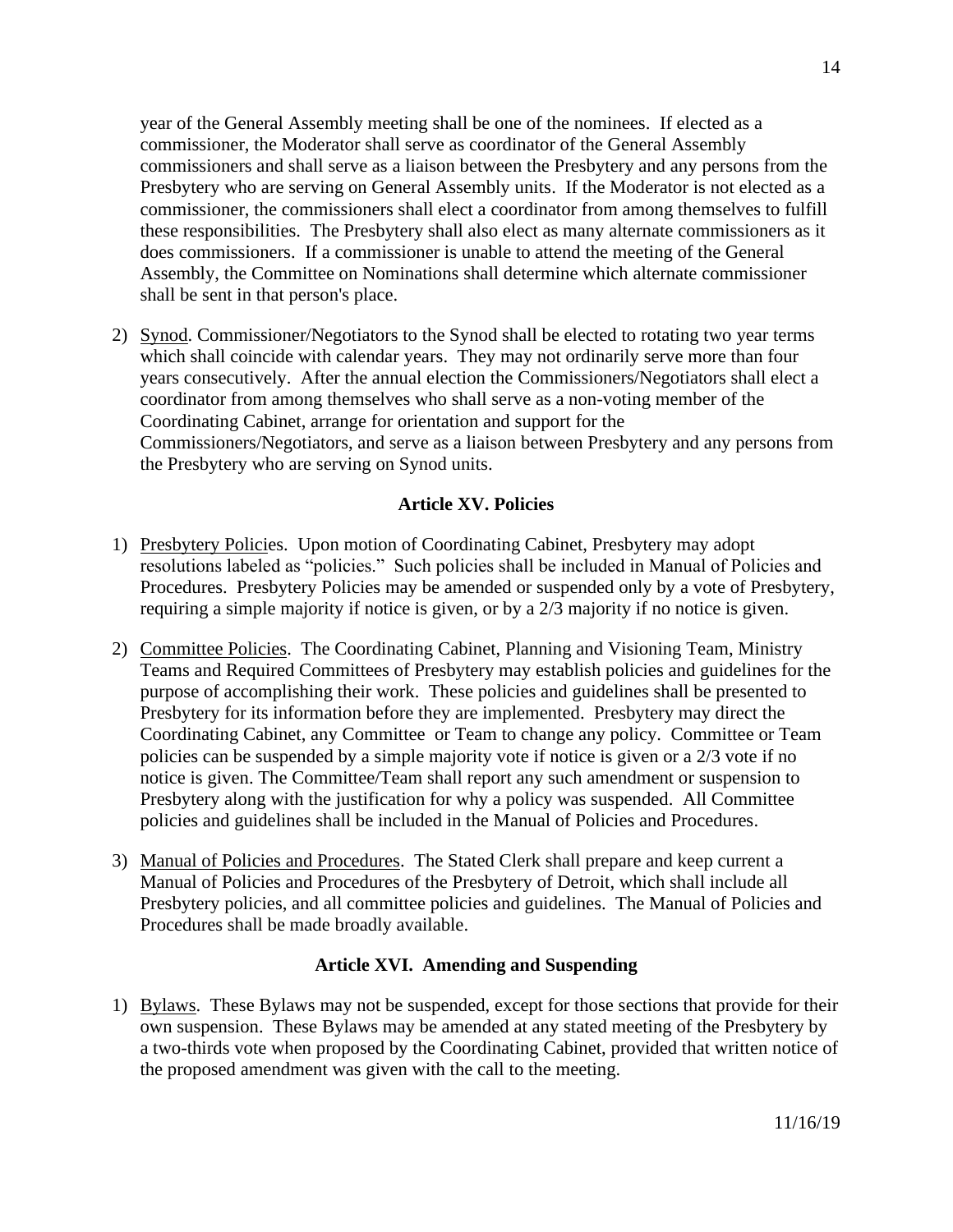*Approved 1/22/13*

*Amended 1/27/15 to grant membership to Commissioned Ruling Elders currently serving in a validated ministry.*

- *Amended 6/23/2015 to delete the Howell Nature and Conference Center Ministry Team*
- *Amended 11/21/2015 to re-define Committee on Ministry responsibilities.*

*Amended 6/12/18 to give voice and vote to Certified Christian Educators who are elders serving in churches, and voice to Certified Christian Educators who are not elders and Associate Certified Christian Educators who are serving in churches.*

*Amended 11/16/19 to give the Treasurer voice but no vote on the Coordinating Cabinet.*